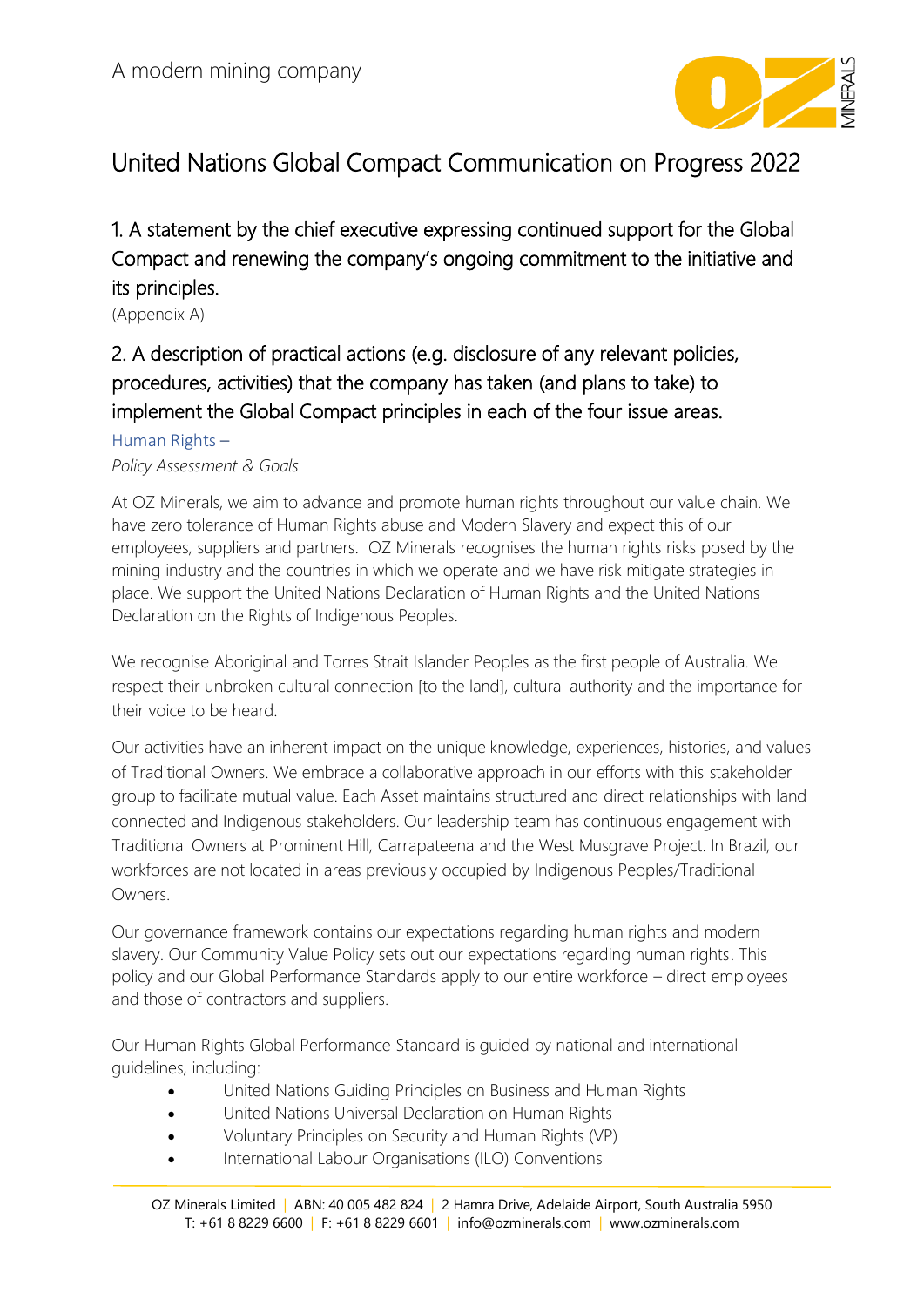

- International Council on Mining and Metals (ICMM) Principles
- Australian *Modern Slavery Act 2018 (Cth).*

#### *Implementation*

At OZ Minerals it is mandatory for all employees to complete our online Human Rights training, which includes guidance around child, forced or compulsory labour and our salient Human Rights risks. As of December 2021, 85 per cent of all employees had completed training. In addition, assets raise awareness of human rights responsibilities with senior management, employees, contractors (particularly security personnel), and other Stakeholders through Asset Induction Training.

Building and maintaining strong, transparent, and supportive relationships with host communities is critical to the success of our global operations. It helps us understand the social, environmental, and economic impacts of our activities on each of the unique communities in which we operate.

We maintain respectful and inclusive engagement practices with host communities by operating on the principles of quality contact and procedural and distributional fairness. Our Assets maintain context-specific Stakeholder engagement programs that allow us to capture feedback, identify shared aspirations and co-design activities with input from local Stakeholders on whom we may have a direct or indirect impact (i.e. regulatory bodies, suppliers, government agencies, special interest groups, communities, Land Connected and Indigenous Peoples).

Our Global Social Performance Standards set out the levels of Stakeholder engagement and social performance expected by our workforce and suppliers. These Standards are guided by and align with the United Nations frameworks for human rights including the rights of the Traditional Owners of the lands in which we operate. Where Traditional Owners have legally recognised rights and interests that coincide with those of an Asset, these Standards enable us to ensure that our partnering approach enables reciprocity, is equitable, transparent and satisfies the tenets of 'Free Prior Informed Consent' (FPIC).

We work to protect and respect country and culture by supporting the principles of Voice, Treaty and Truth and support the effort being made to achieve National Reconciliation. In 2019, we engaged in extensive consultation with our Traditional Owners in respect to the need for a collective company Reconciliation Action Plan (RAP). It was their view that our Partnering Agreements superseded a RAP. These agreements enshrine our commitment to work in the spirit of shared value and mutual obligation and inform the management of our production Assets' specific Native Title Mining Agreements:

- Kokatha Aboriginal Corporation and Carrapateena Mine Nganampa palyanku kanyintjaku 'Keeping the future good for all of us'.
- Antakirinja Matu-Yankunytjatjara Aboriginal Corporation (AMYAC) and Prominent Hill Mine Tjunguringanyi – tjaku 'Coming together'.
- Our West Musgrave Project has a 'Liaison Committee' and is in the process of developing our relationship with the Yarnagu People of the Ngaanyatjarra Lands.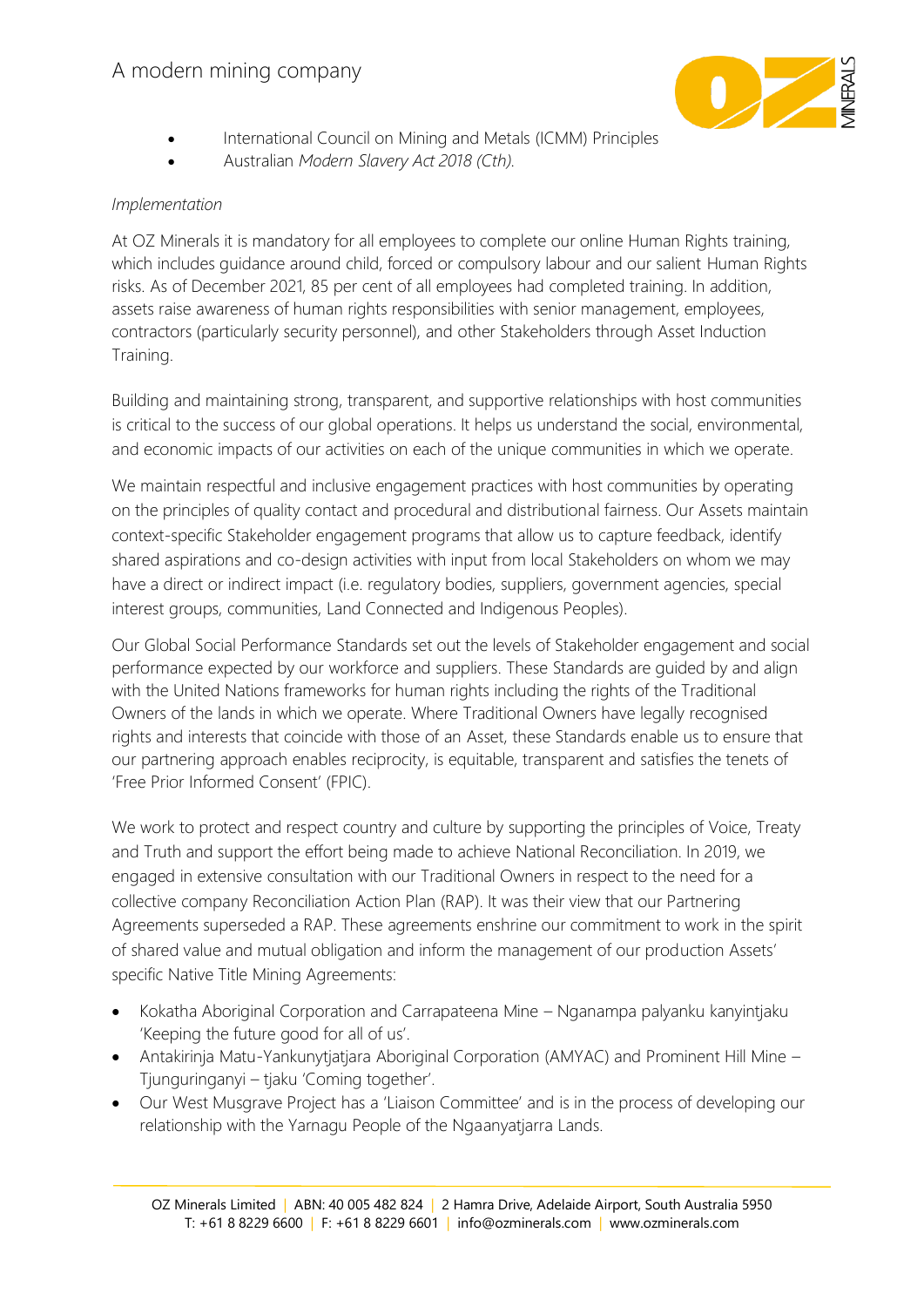

# Community Investment

During the final quarter of 2021 we funded incentive programs to lift COVID vaccination rates amongst indigenous communities where we operate. The shape of the programs was developed, operated and administered in partnership with local communities and healthcare providers and as a result were well supported and had high success rates. Programs run in Jameson in remote Western Australia, have resulted in a vaccination rate of 80% first dose 58% double dose (ages 16+) and booster doses are now 13% (for ages 18+). In Port Augusta, in South Australia, two vaccination drives have been undertaken with over 150 doses provided across the two days. The drives served over 840 people through the dissemination of vouchers for vaccinations received by community members outside of the drives and the provision of public health information and support to the community. Programs in Coober Pedy will be commencing in 2022 as well. During 2021 our Stakeholder Support Fund has provided funding totalling \$1.5 million and as well as the vaccination incentive programs, has supported the employment of a health coordinator in Jameson, the provision of much-needed PPE equipment at our Brazil operation, emergency food supplies in Port Augusta and more broadly, through FoodBank SA as well as additional governance training for our Traditional Owner partner organisations. The Fund was established in 2020 to enable stakeholder resilience during COVID-19 with a total funding of \$4 million and will continue 2022.

Further stakeholder value creation initiatives were undertaken through the Flagship Social Contribution Program which supports First Nations education through partnerships with the Clontarf Foundation and the Smith Family as well as sponsoring the Royal Flying Doctors Service to provide emergency healthcare to the remote communities with whom we work.

#### *Measured Outcomes*

Dedicated Community Relations functions at each Asset are responsible for monitoring and reviewing key communication and consultation activities. Local level agreements provide Stakeholders with the rights to escalate concerns. We proactively provide fit-for-purpose information in a timely and accurate manner to maintain transparency and promote internal and external feedback through community meetings, formal and informal communications, and social media.

If a Human Rights incident were to occur, we would seek to mitigate the situation as appropriate based on our policies and Global Performance Standards. Our confidential and independently operated whistleblowing service STOPline is available to all employees, suppliers and contractors to report concerns in line with our Speak Up Policy. Both Asset level grievance mechanisms and processes under the Speak Up Policy may be used to raise concerns about Modern Slavery.

All community concerns, complaints, disputes and grievances are recorded by our assets through our global stakeholder management system. We work to address matters raised promptly and appropriately. In 2021, we did not identify any Human Rights incidents or instances of Modern Slavery in our operations or supply chains in 2021. We continue to monitor all potential risks.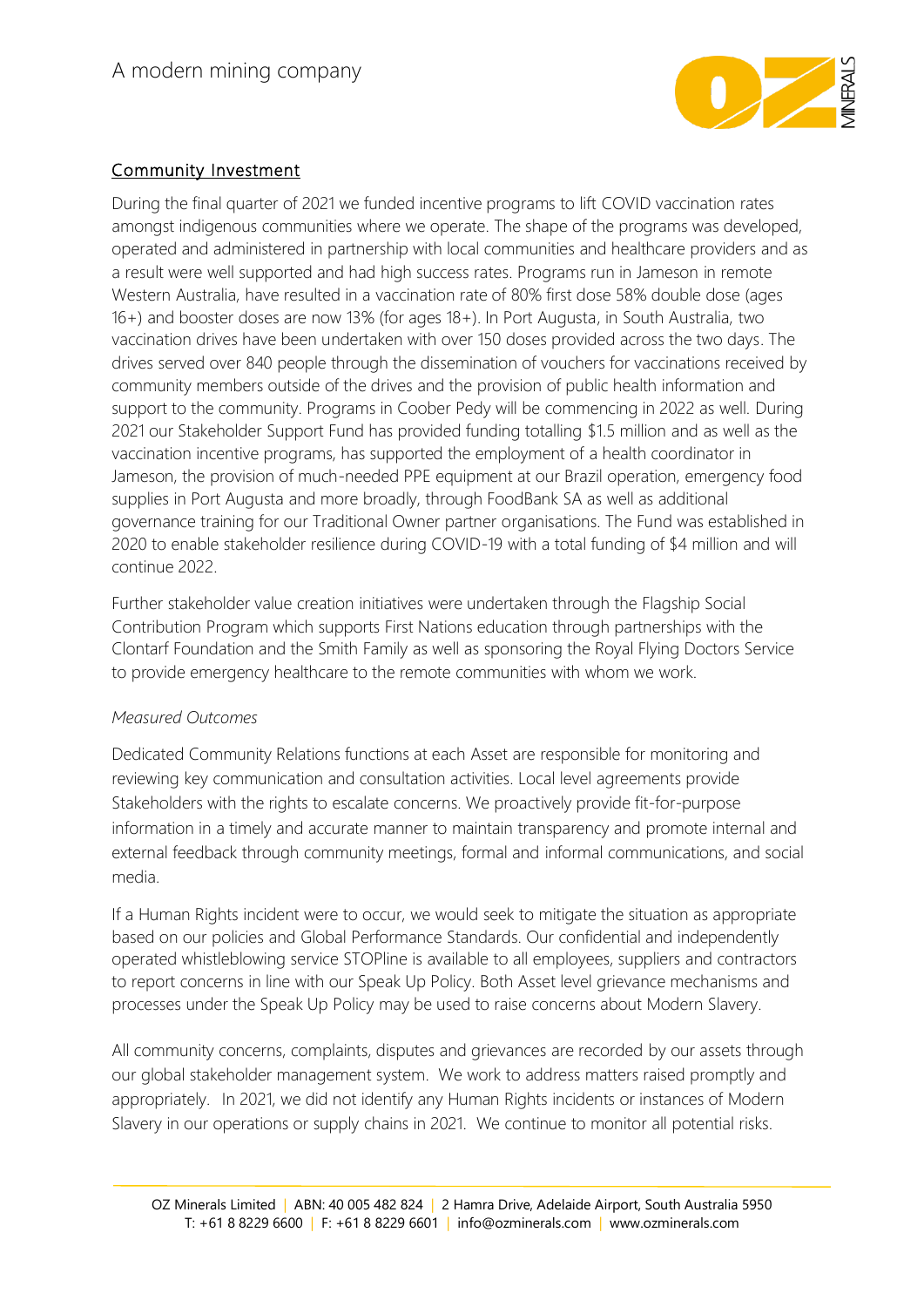

#### Labour

#### *Policy Assessment & Goals*

OZ Minerals is committed to ensuring our labour standards continue to ensure the health, safety and wellbeing of our workforce. We are bound by national and international labour rights codes, including the ILO Core Conventions, the Modern Slavery Act 2018, Fair Work Act 2009, Privacy Act 1998 and state and federal anti-discrimination laws.

Adherence to these codes is demonstrated through policies such as our OZ Minerals Code of Conduct; allocation of social performance responsibilities throughout the business; partnering agreements; consultation processes; procurement policies; inclusive hiring practices; complaints processes; training and cultural awareness programs; community support programs; and stringent safety practices.

We recognise Modern Slavery as a global issue that requires addressing and prevention by businesses. Our 2020 [Modern Slavery Statement](https://www.ozminerals.com/en/working-with-us/modern-slavery-statement) outlines our approach to identifying, assessing, mitigating, and addressing the risk of Modern Slavery in our operations and supply chains. Our 2021 [Modern Slavery Statement](https://www.ozminerals.com/en/working-with-us/modern-slavery-statement) outlines how we continue our efforts to strengthen our systems and processes to meet our new obligations.

OZ Minerals acknowledges that the safety of its workforce is a key risk given the nature of the work being undertaken. The Company has therefore developed detailed controls to manage this risk.

#### *Implementation*

### Safety Performance

The physical and psychological risks associated with mining activities require active management through safety leadership and governance frameworks that enable identification, evaluation, and satisfactory management of threats. We aim to equip our workforce with the skills and confidence to identify and act on the safety hazards around them, know their personal obligations, learn from incidents, and strive to continually improve our health and safety performance.

At OZ Minerals, a safe work environment is one that is also free of any form of harassment. Our Global Safety Performance Standards guide our approach to managing risks and support us in protecting the safety of all parties undertaking work at our assets, corporate functions and remote locations.

We are committed to preventing workplace injuries and illnesses through continuous monitoring of key indicators. Key safety programs such as the Critical Risk Safety Program allow us to increase employee awareness, minimise the frequency of incidents and reduce the likelihood of serious incidents. We investigate all safety incidents and implement corrective actions upon thorough investigation. The Learning Through Incidents and Risk Management Process Standards set out the process for identifying, evaluating, and reporting incidents, including those pertaining to safety

#### Health & Wellbeing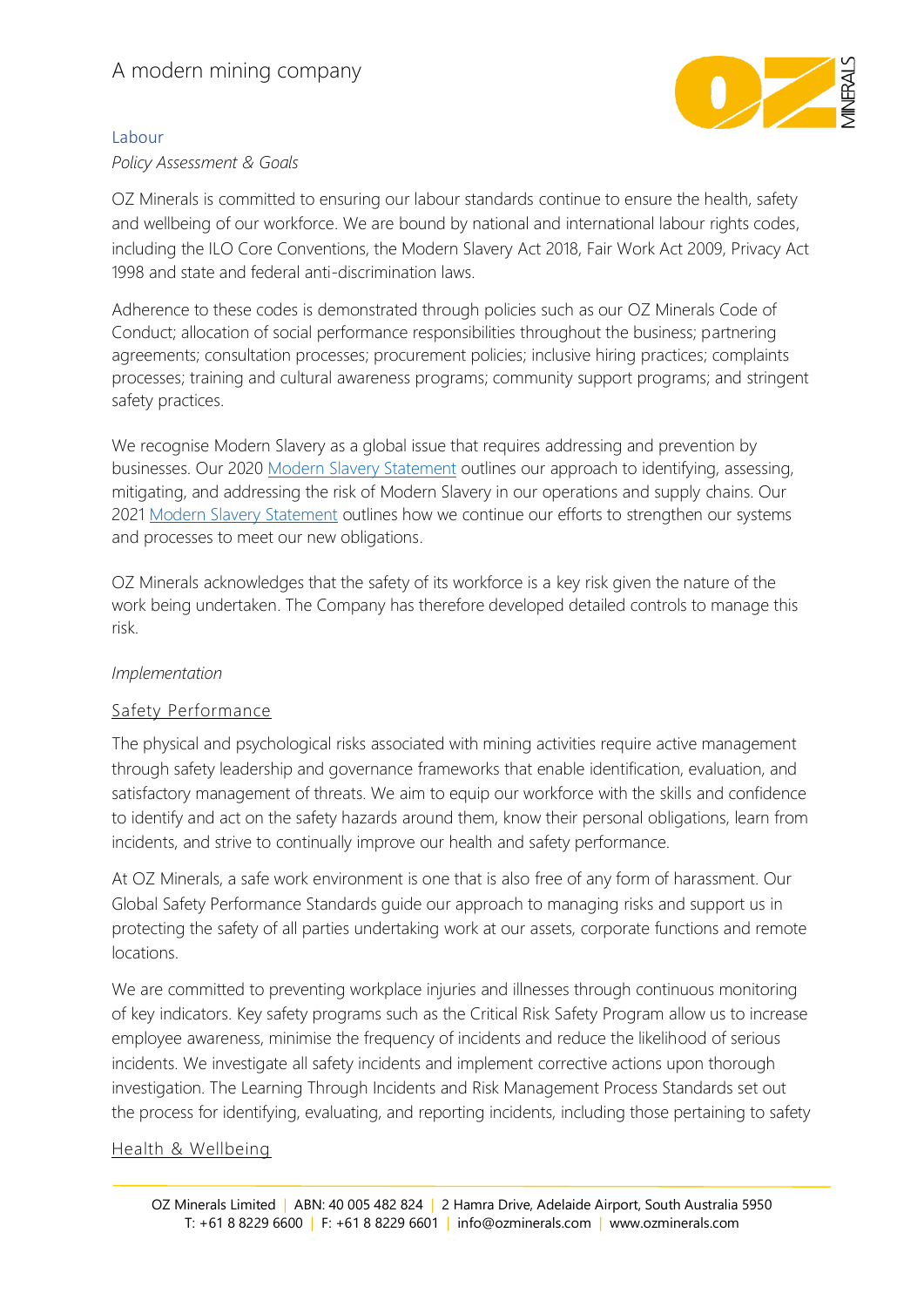

We recognise the interrelation between physical, mental, emotional and social health on the overall wellbeing of our Workforce. A strong sense of wellbeing is a key driver of employee engagement and participation at OZ Minerals. We strive to create a supportive workplace that prioritises the psychological safety of our Workforce by responding to the unique needs of individuals. We achieve this through targeted programs guided by our Global Health and Wellbeing Performance Standards.

We have zero tolerance for sexual harassment. During 2021 we conducted a Company-wide risk assessment of our Workplace Culture specifically relating to a Sexual Harassment incident or event, to understand our collective risk status across the Company. Workshops were held with all parts of the Company globally with a focus on:

- People leadership culture, diversity, contractor behaviour, gender balance, infrastructure, worker interactions.
- Process understanding how assets are managing their obligations and capturing risk and improvement actions.
- Governance does our governance framework sufficiently set the high level of expectation.
- Response how we respond to and investigate incidents that occur.

Outputs of this assessment have provided more opportunities for improvement around the threat of an incident occurring across the business. While many of the actions are either captured in risk registers or underway, we continue to strengthen our long term aspirations around gender equality, advance more women into leadership roles and build safe, respectful and inclusive environments for everyone within OZ Minerals.

#### Capability & Inclusion

We want to have an inclusive and diverse workplace that recognises everyone's value and creates opportunities for everyone to fully contribute and thrive. Inclusion and diversity is a key enabler of our Strategic Aspirations. Our approach is designed to drive systemic, long-term change by shifting mindsets and embedding inclusive business practices into our operations. We achieve this through inclusive talent practices (counteracting risk of unconscious biases) and People Process Standards, targeted training and development programs, tracking lag and lead indicators of diversity and inclusion, flexible working practices, team retrospectives and competitive remuneration and benefit packages. We regularly track progress around the experiences of our Workforce through our independent workforce Pulse survey conducted every second month. We also have regular 'lunch & learn' forums where we invite internal and external speakers to share experiences and invite questions from our Workforce to raise awareness and shift mindsets around inclusion.

In 2021, we revised the Company inclusion and diversity statement which outlines our approach to achieving diversity objectives. Throughout the year, we focused our efforts on progressing our roadmap to accelerate the integration of inclusion and diversity through systemic change, education and awareness, and data.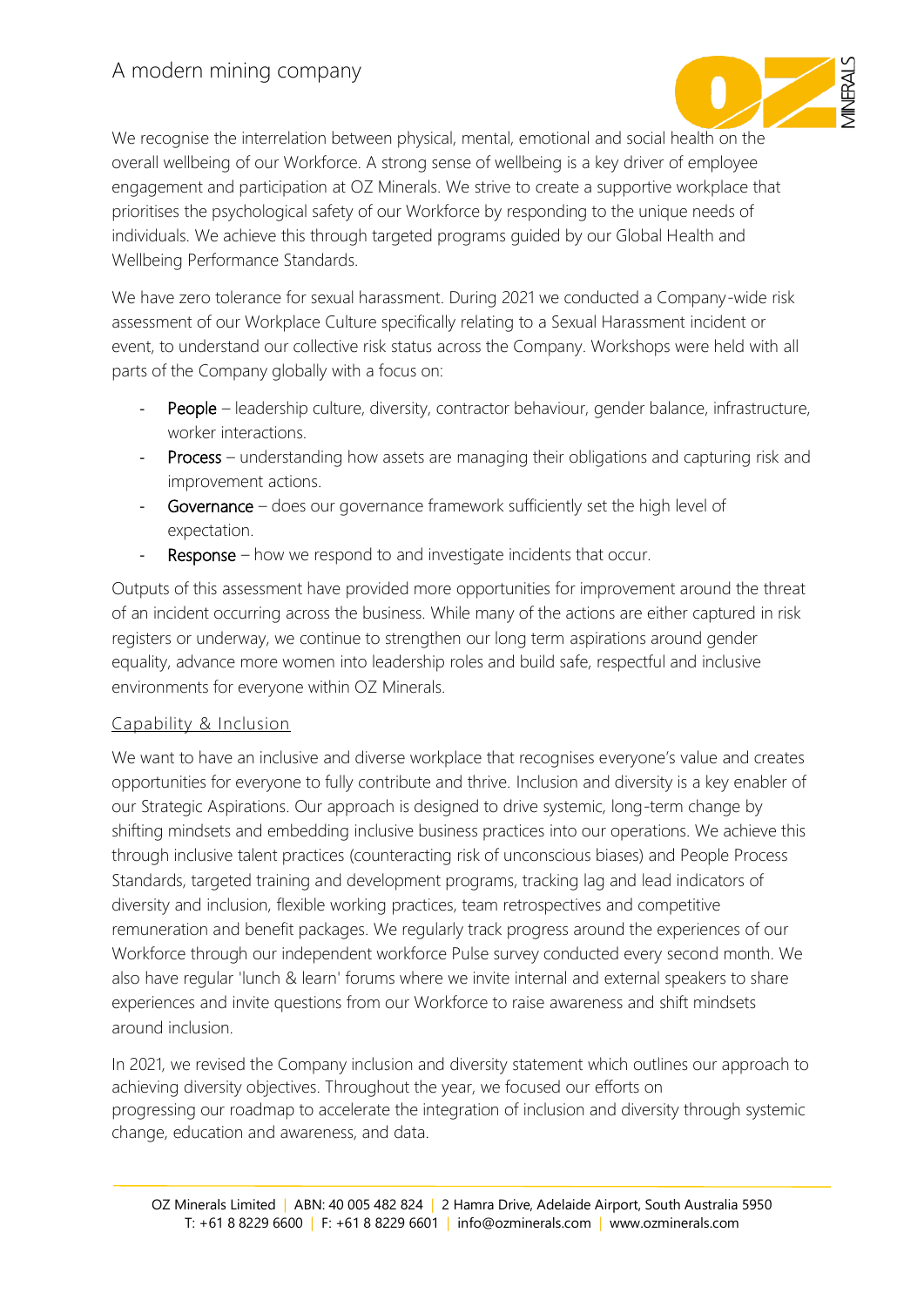

We also reviewed our talent and succession planning practices and updated our key Process Standards to embed inclusive hiring practices to:

- counteract risk of unconscious biases
- identify the value of difference and transferrable skills and experiences when building teams
- identify a broad range of networks to advertise roles and increase diversity of applicants.

This includes practical tools and guidelines to support hiring leaders as well as reporting on the gender balance of applicants, shortlisted and hired through our recruitment processes to increase awareness and accountability.

In addition, we established external partnerships with Diversity Council Australia, Pride in Diversity and Parents at Work. Our objective for 2022 is to have a target of 40:40:20 in relation to our Nonexecutive Directors and Executive Leadership Team composition.

#### *Measured Outcomes*

All Assets and Corporate Functions maintain systems to manage and monitor compliance. We collect safety data for the entire workforce at an Asset and Corporate level and review on a weekly basis. The Executive Leadership team monitors the progress of investigations within 30 days of an event and shares learnings across the business. Safety risks are reported weekly to OZ Minerals' management, including the CEO.

Incidents and near misses are rated internally against potential or actual consequence and likelihood. Every incident is also assessed for its impact on our five Stakeholders groups - Shareholders, Governments, Communities, Employees & Suppliers. All safety incidents (actual or potential) are investigated thoroughly using the Incident–Cause–Analysis Method (ICAM). The outcomes of the ICAMs from Significant Incidents with an actual or potential rating of high or above are reviewed by the Sustainability Committee. 2021 saw a continued improvement in our Total Recordable Injury Frequency Rate with 3.77 per million hours worked, against a target of 4.90. This represents a 30 per cent improvement on 2020 (which recorded 5.29 per million hours worked).

Despite our best efforts to ensure that every member of our workforce returns home safely, an underground Byrnecut worker was fatally injured while working at our Prominent Hill mine in September. Following the incident, our Prominent Hill operations were suspended whilst OZ Minerals, South Australia Police and Safework SA conducted investigations. The incident had a profound impact on the family of the worker and our workforce. We worked with Byrnecut Mining and relevant authorities to conduct investigations of the incident and share our learnings.

Our Employee Assistance Program (EAP) provides free, professional, and confidential counselling to all employees, contractors and their immediate family members. The EAP is provided through a leading global health and wellness company and provides access to a network of accredited counsellors and psychologists who can support with both work and personal issues. Our global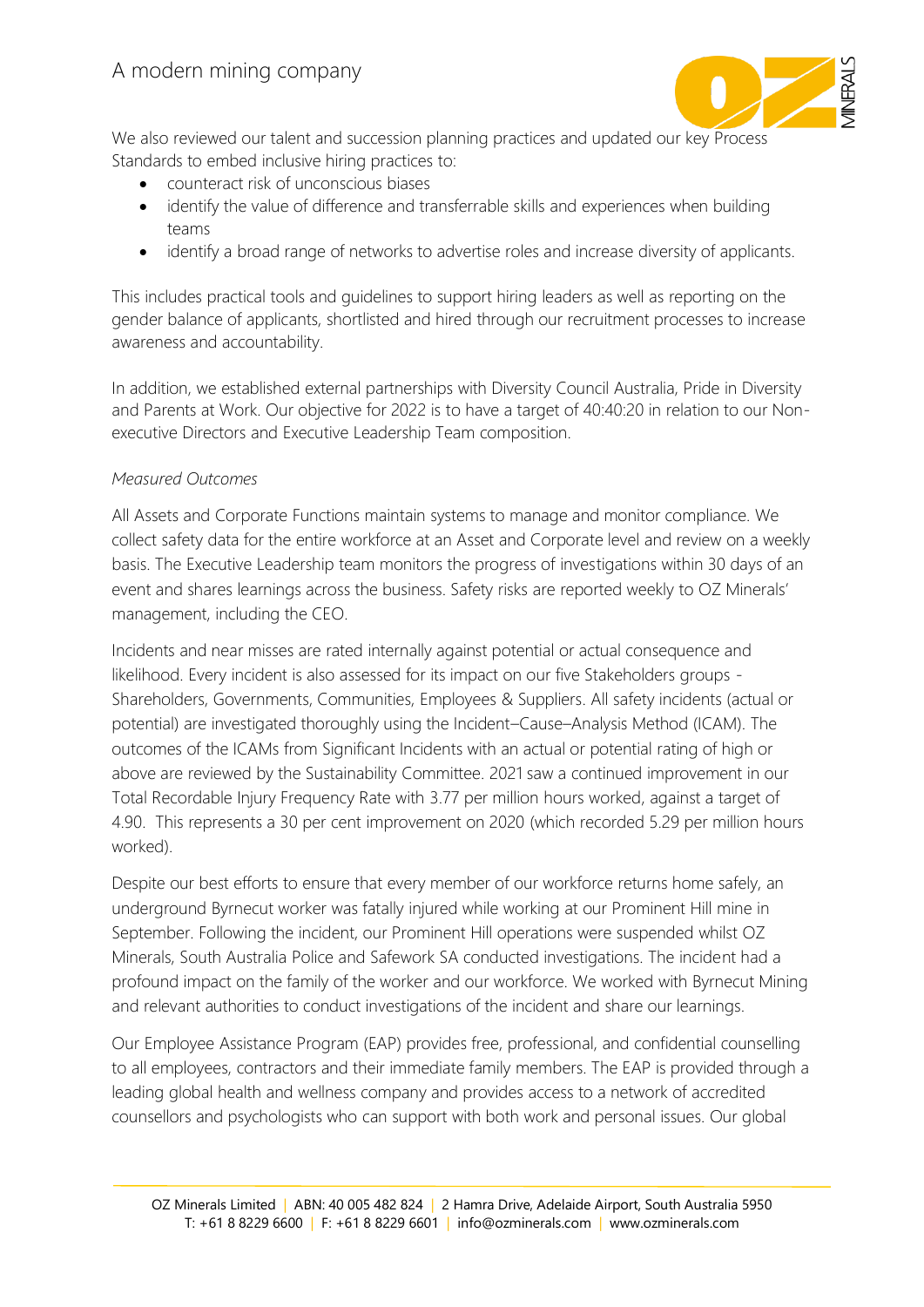

workforce also has access to corporate health plans and income protection. In 2021, we saw a 38.5 per cent decrease in utilisation of EAP across our Assets compared with utilisation rates in 2020.

We use our bi-monthly, anonymous "Pulse" survey to track progress around engagement, and workforce experience of our culture. The survey has been in place for three years and is a key lever for feedback. The survey is distributed to all OZ Minerals Australian and Brazilian employees, Carrapateena contractors (Mining Alliance and Site Services), and Prominent Hill contractors. The survey measures overall engagement and emerging trends against key drivers of engagement. In accordance with industry best practice, results are reported as both an average score out of 10 and a Net Promoter Score (NPS)<sup>1</sup>.

For example, our Pulse survey in December 2021, had a response rate of 44 per cent. It indicated an engagement score of 7.9, a slight decrease on the 2020 result of 8.2. This score puts OZ Minerals in the top 25 per cent of Energy and Utilities companies. In addition to employee engagement, we use data from the Pulse to create our Inclusion Maturity scores as well as report on Psychological Safety, High Performing Teams and Leadership. Our Inclusion Maturity score is based on the average score across three levels of inclusion maturity: level 1 – fairness and respect, level 2 – value and belonging, and level 3 – confident and inspired.

As of December 2021, our Inclusion Maturity score was 7.9, a slight increase on the December 2020 Inclusion Maturity score of 7.8. Employees who are in minority groups, whether gender (females), ethnicity (Aboriginal and Torres Strait Islander) or age, reported slightly lower experiences of inclusion.

We also use data to measure and track our inclusion. Women make up 21 per cent of the workforce directly employed by OZ Minerals (2 per cent increase from 2020) and 20 per cent of our total Leadership. The Board has 50 per cent female representation and the Executive Leadership Team has 50 per cent female representation. There are approximately 160 Aboriginal people working at Prominent Hill and Carrapateena (as employees and contractors) a small increase over 2020. Equal remuneration is offered for all our employees, reflective of the type of job, years of experience and the period for which employees have held their position. Annual salary reviews are conducted to ensure salaries are competitive and equitable in terms of gender and internal relativities.

OZ Minerals also has a 'Speak Up' process standard. This Standard ensures a culture committed to conducting business honestly, with integrity and that people feel safe to report any potential misconduct they have witnessed. The standard demands that all members of the workforce are aware of their responsibilities for reporting and that grievance processes are maintained at all times. All reports made through Speak Up must be handled confidentially, promptly, respectfully and fairly.

In 2021 five valid Speak Up disclosures were received, down from 10 in 2020 and compared with four in 2019. These included

 $<sup>1</sup>$  Calculated based on: NPS = % Promoters (responses of 9-10) - % Detractors (responses of 0-6)</sup>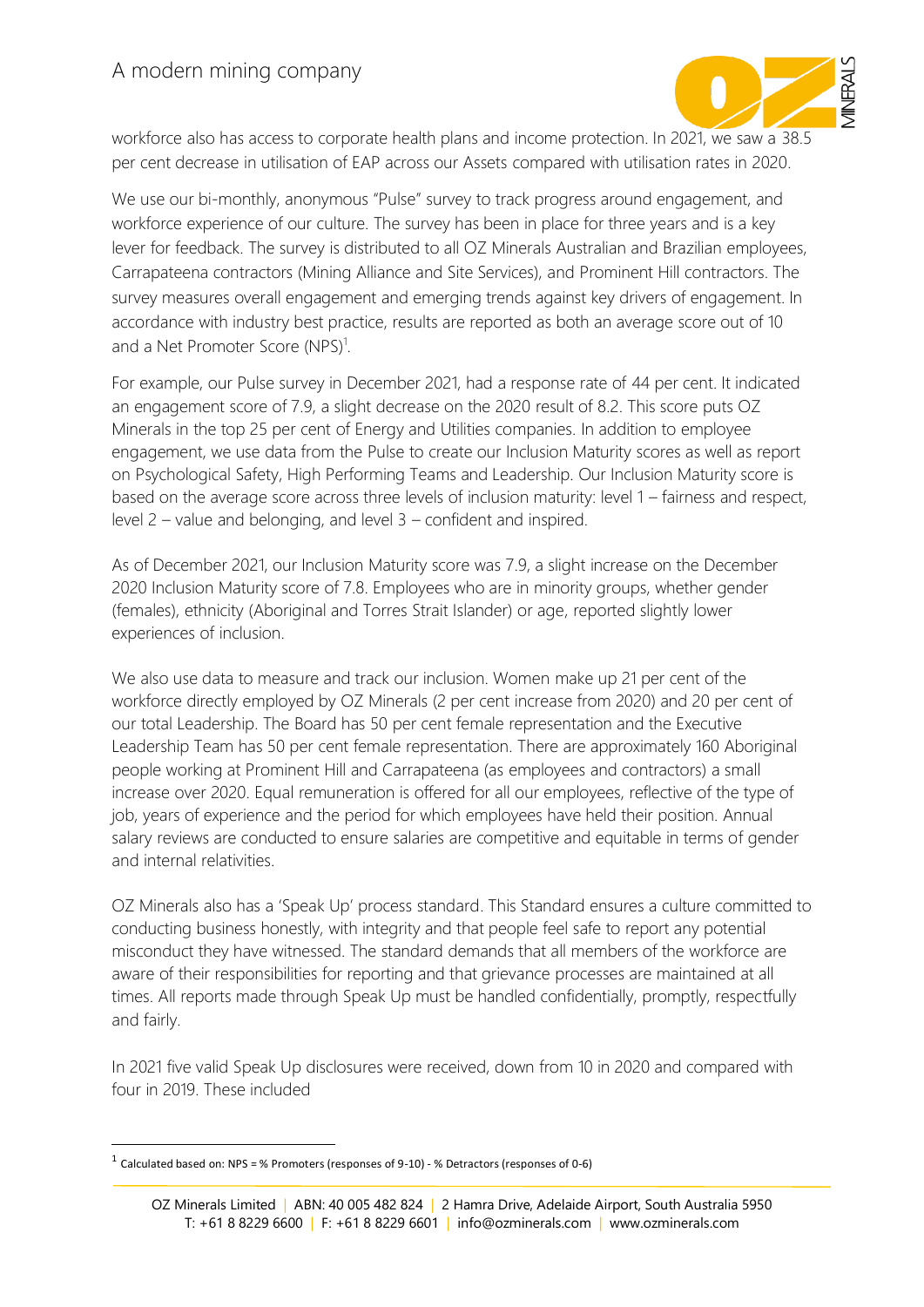

- a) 2 for bullying of which one was found to be substantiated and one was partially substantiated,
- b) 2 for harassment of which both were found to be unsubstantiated, but investigations found opportunities to improve culture in the workplace,
- c) 1 for misuse of company resources which was found to be unsubstantiated.

All disclosures were investigated and raised and discussed at the time with People & Remuneration Committee.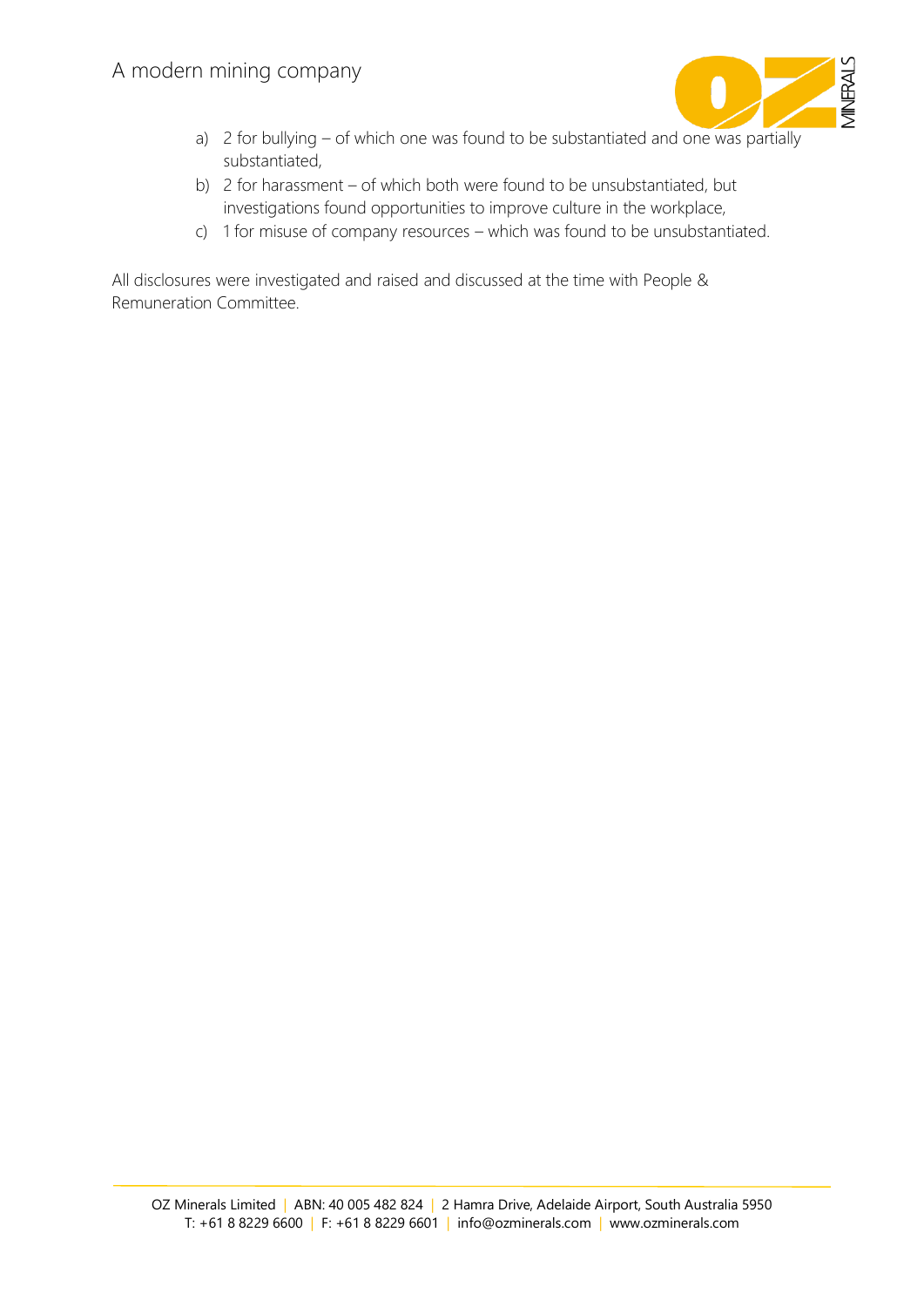

### Environment –

*Policy Assessment & Goals*

As a global modern mining company, we rely on the natural environment and recognise the impact our operations can have on our Stakeholders. We are committed to maintaining a high standard of care for the natural environment through progressive practices that facilitate effective organisational planning, compliance with regulatory and statutory requirements, reduction of our environmental footprint and regeneration of the land and ecosystems we occupy. This includes strategies and policies for managing climate change and emissions, waste management, water consumption, air quality, and biodiversity and ecology.

Climate change has been identified as a Material risk by OZ Minerals since 2017. Assessment and management of climate-related physical and transition risks (threats and opportunities) occurs through our Risk Management Framework, consistent with the process for all risks at OZ Minerals and is disclosed in accordance with the Task Force on Climate-related Financial Disclosures (TCFD) Recommendations in our Sustainability Reporting.

Our Global Environmental Performance Standards are aligned with the statutory requirements of the jurisdictions in which OZ Minerals operates as a minimum and outline additional requirements that go further to optimise our Assets to reduce impacts across greenhouse gas emissions, air quality, water usage, waste generation, and biodiversity.

Company Strategic Aspirations relevant to environmental performance include:

- We strive to minimise water use and add value when we do
- We will emit zero Scope 1 emissions and strive to systemically reduce Scope 2 and 3 emissions across our value chain
- We consume and produce in a way that generates net zero waste and creates value for **Stakeholders**

# *Implementation*

In early 2022, we released our Decarbonisation Roadmap which illustrates our short, medium, and longer-term absolute and net emissions reduction commitments and key actions we will undertake to achieve them.

Through our Decarbonisation Roadmap, OZ Minerals aims for our current operating assets to reduce our Scope 1 emissions by 50 per cent by 2027, relative to a FY21 baseline. We will do this by electrifying materials handling to reduce trucking at our South Australian operations and commencing trials of zero emissions equipment by 2023 to inform a pathway to reducing remaining operational emissions as a priority.

As a signpost on our journey, we have set a medium-term commitment of net zero emissions by 2030 which includes residual Scope 1 and 2 emissions. Our commitment will be supported by the rapid decarbonisation of the electricity systems in South Australia and Pará State, further absolute reductions in Scope 1 emissions, and application of quality offsets (or renewable energy certificates) which create value for our stakeholders.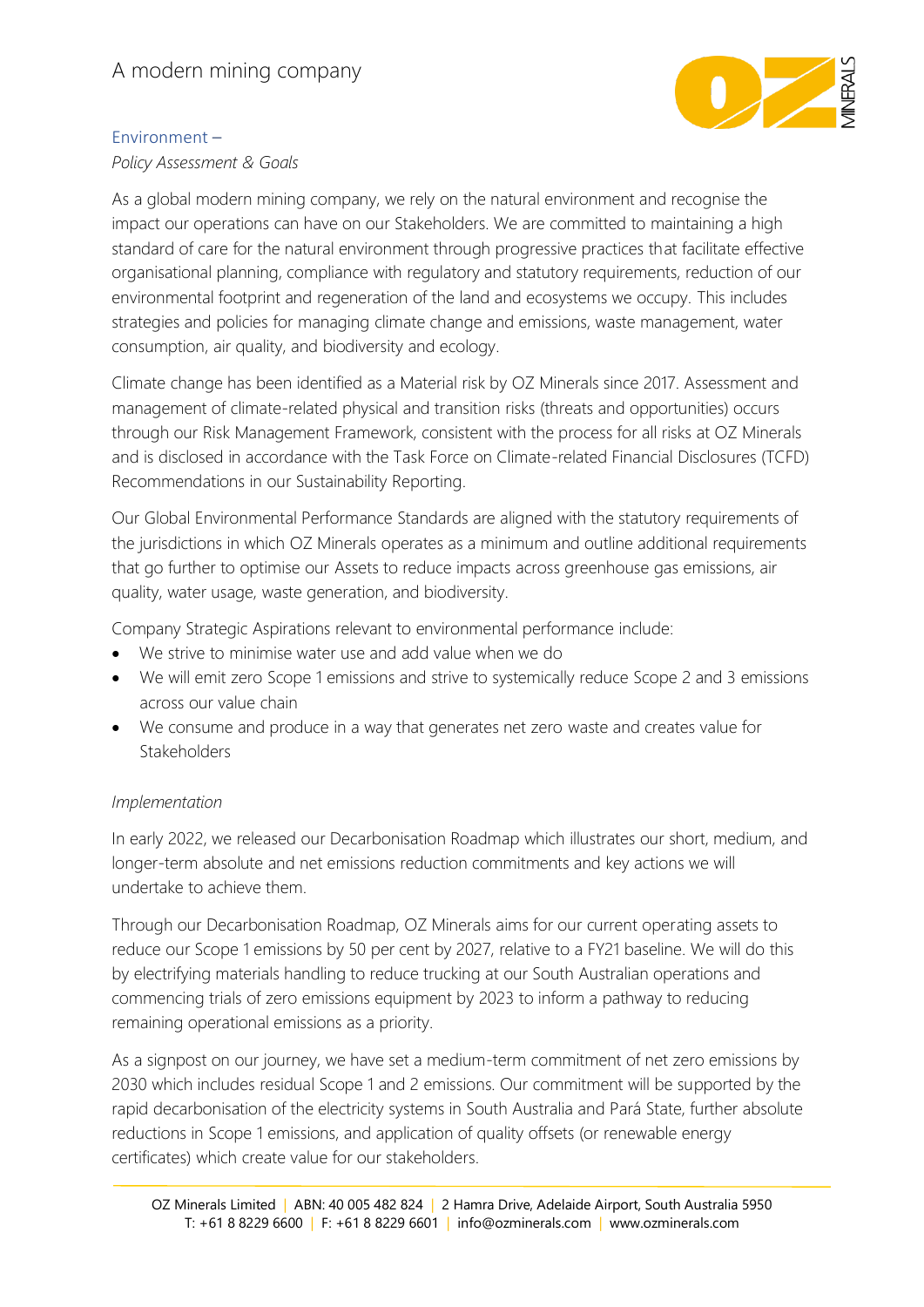

Certificates will be used only to address residual emissions; our priority remains to reduce our carbon footprint.

We will continue to work with our suppliers and partners to reduce Scope 3 emissions, focusing on key sources. Our approach will be guided by development of a reduction pathway.

Our decarbonisation journey is delivered through The OZWay which systematises the commitments and ensures we create value for our stakeholders.

As a growth company, new assets or acquisitions which become part of the OZ Minerals portfolio will be required to have an ambitious actionable Decarbonisation Plan to reach at least net zero, or zero Scope 1 and Scope 2 emissions<sup>2</sup> where technically and economically feasible to do so

In addition to setting our commitments, we have commenced a series of emissions reduction initiatives and partnerships, including the launch of our **Hydrogen Hypothesis challenge which** invites innovators from inside and outside our industry, across the globe to propose safe experiments to demonstrate the role hydrogen could play in the mining value chain. We are also exploring partnerships with hydrogen and battery-powered heavy haulage manufacturers to understand options for reducing emissions associated with transport of our product. We are a member of the The Cooperative Research Centre for Transformations in Mining Economies [\(CRC](https://crctime.com.au/)  [TiME\)](https://crctime.com.au/), [Electric Mine Consortium,](https://www.electricmine.com/) [NEXGENSIMS,](https://www.nexgensims.eu/) collaborations focusing on climate change and emissions reduction for mining. We explored a range of government funding opportunities associated with renewable energy and emissions reduction technology in 2021 and will continue to do so into the future.

In 2021, we continued our focus on incorporating climate change opportunities and threats into our Strategy and business planning through implementation of the Task Force on Climate-related Financial Disclosures (TCFD) via our Action Plan, as outlined in our Sustainability Report.

Our Land and Biodiversity Performance Standard sets out the guidance for assets to manage their impacts on biodiversity, obligations in line with regulatory requirements, and the needs of our host communities. Each asset engages knowledgeable members of the local communities and land connected people in conservation activities.

We aim to avoid the generation of non-mineral waste wherever possible and proactively minimise the risk of negative post-mining impacts at every site. Non-mineral waste is managed through the waste management hierarchy of avoid, reduce, reuse, recycle, recover, treat and dispose in accordance with our Non-Mineral Waste and Wastewater Performance Standard. Each asset implements Waste Management Strategies optimised for their local context and lifecycle of the asset.

We aim to protect the health of our workforce, the local community and the environment through initiatives that manage and monitor air quality emissions and ambient air quality. Our assets are

<sup>&</sup>lt;sup>2</sup> Our approach requires all technically and economically feasible emissions reduction options to be exhausted prior to the application of certificates, in the form of offsets and/or renewable energy certificates.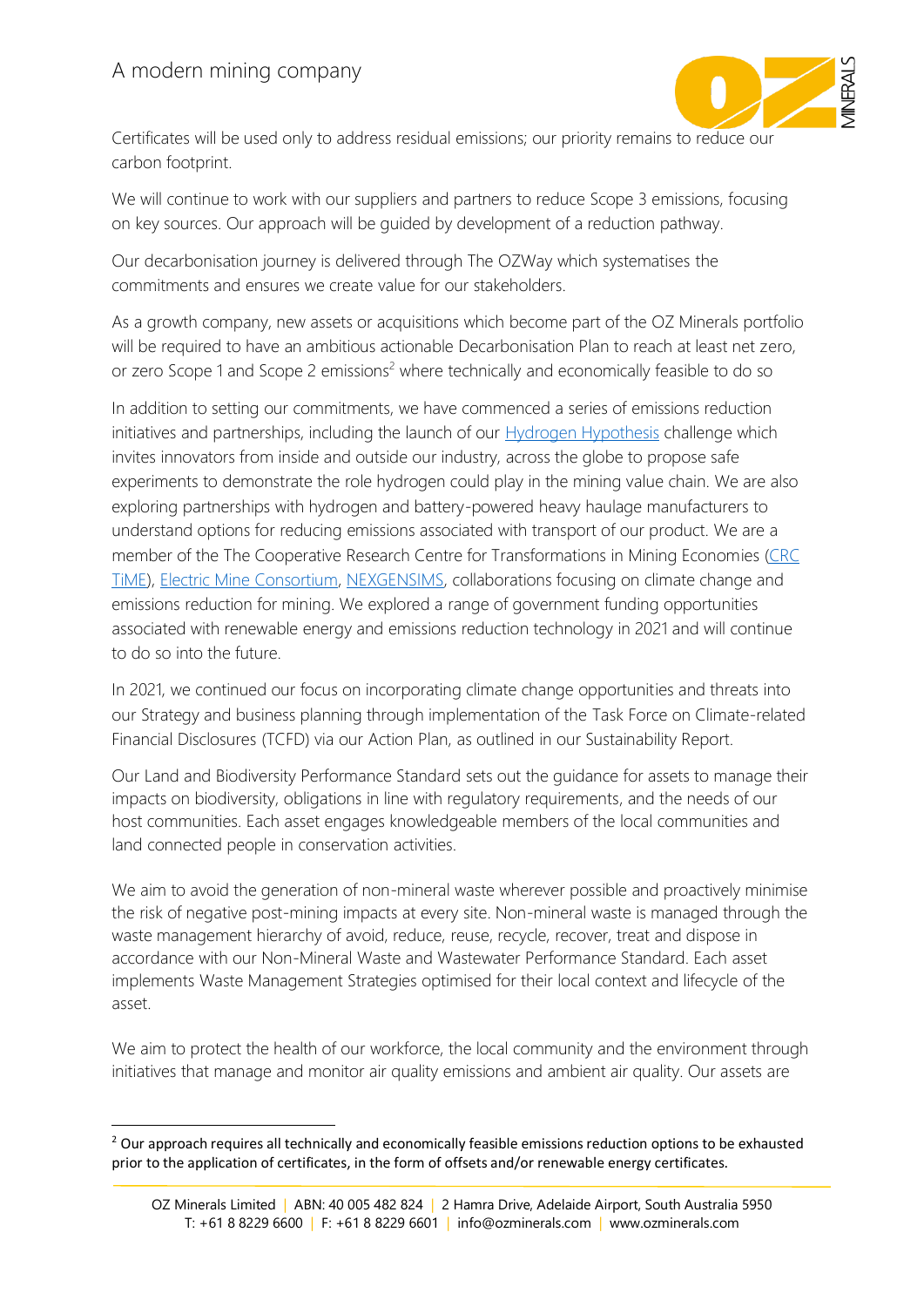

guided by the Air Emissions Performance Standard to minimise adverse impacts by identifying and addressing any hazardous, controlled or regulated air pollutants.

### *Measured Outcomes*

OZ Minerals continues to balance growth and environmental protection to ensure that we maintain a high standard of care for the environment so that it is protected for future generations. In 2021, our scope 1 emissions were  $94,720$  tCO<sub>2</sub>-e and scope 2 emissions 249,902 tCO<sub>2</sub>-e. Combined scope 1 and 2 emissions have increased 26 per cent in FY21 relative to FY20. This increase was primarily due to a 10 per cent increase in scope 1 emissions, driven by 20 per cent increase in diesel at Prominent Hill (associated with haulage) and 162 per cent increase at West Musgrave (associated with increased activity), and a 32 per cent increase in scope 2 emissions, driven by 217 per cent increase in grid electricity usage at Carrapateena (associated with ramp-up of a new mine). We baselined our scope 3 emissions for the first time in 2021, with this source representing  $324,915$  tCO<sub>2</sub>-e.

OZ Minerals operates in the South Australian grid which, in 2021, averaged 62 per cent renewable energy. In Brazil, the grid is predominantly hydro-electricity powered and the renewable percentage is over 90 per cent.

OZ Minerals' Australian Tailings Storage Facilities (TSFs) are designed, constructed, and operated in accordance with Australian National Committee on Large Dams (ANCOLD) requirements. In Brazil, we undertake quality assurance and monitoring activities as a normal course of business with bi-monthly reporting provided to the Mines Department (ANM).

No potentially acid-forming (PAF) material was mined at any of our assets over the reporting period, with the assets moving a total of 16.6 m tonnes of material and 2.2 m tonnes of waste rock, respectively. Most of the waste rock generated is placed in rock dumps, with a proportion of non-acid forming (NAF) rock used to construct mine infrastructure, such as the TSFs and roads.

Water is an essential consumable for our operations and a critical resource for our stakeholders, particularly for the communities in which we operate. We recognise the need to responsibly consume water. At our South Australian assets, we use hypersaline water drawn from aquifers that do not compete with demand from natural systems or other land connected people.

Our Australian assets, Prominent Hill and Carrapateena, are located in arid areas and are dependent on saline groundwater to sustain operations. Neither asset draws water from the Great Artesian Basin. Our assets are accountable for managing water consumption and the impacts on local catchments, in particular optimising net water consumed per equivalent copper tonne and water withdrawal in areas of extreme water stress(a). We monitor water levels and quality in previously agreed pastoral wells and assess changes to downstream surface water quality through ongoing sediment monitoring.

In Brazil, our Carajás Hub assets are situated in a region with a high annual rainfall of over 1,800 mm. However, water sources are not located near mining sites. To supplement water sourced from local systems, we have implemented initiatives to recycle water from tailings dams. In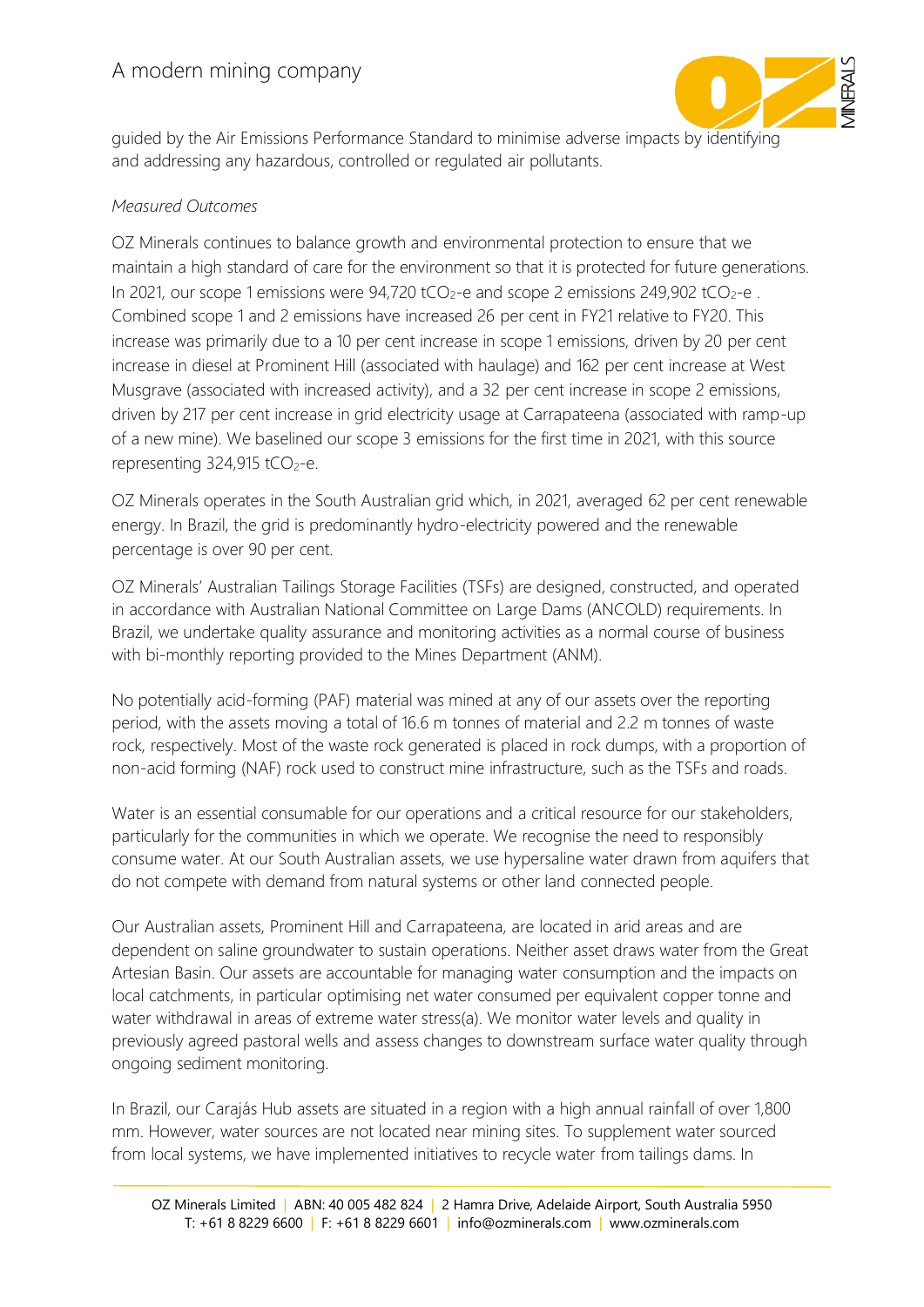

addition, the Carajás East processing hub at the now depleted Antas mine undertakes a Water Resources Management Program which aims to monitor and evaluate surface and groundwater and manage consumption.

We aim to protect the health of our workforce, the local community and the environment through initiatives that manage and monitor air quality emissions and ambient air quality. Our assets are guided by the Air Emissions Performance Standard to minimise adverse impacts by identifying and addressing any hazardous, controlled or regulated air pollutants.

OZ Minerals' operations have the potential to affect air quality through fuel combustion emitting sulphur and nitrogen oxides, and carbon monoxide and oxides of nitrogen generated during blasting. The transition of our operations underground over the past few years has reduced the impact of dust, which is among the largest of our air quality emissions.

The majority of our dust emissions are generated by stockpiling materials and the movement of vehicles over unsealed surfaces. At Prominent Hill, we recognised increased disturbance on the 45 km long access road. To address this, we reduced the speed limit of the road that intersects paddocks containing livestock from 60 km/h to 40 km/h. We also introduced an additional dust monitoring gauge to monitor dust levels that could impact livestock health.

In 2021, there were no adverse impacts on workers, the community and the environment as a result of air quality issues at Prominent Hill, Carrapateena and Carajás Province. There are no ozone-depleting substances, persistent organic pollutants or stack emissions produced at our assets.

Biodiversity management plans focus on protection of flora and fauna (specifically endangered species) and management of invasive species. Where ecological impact cannot be mitigated, assets are encouraged to consider environmental offsets as a last resort. We are also required under some licencing conditions to set up biodiversity offsets. In 2021, no land was disturbed in high biodiversity areas at our assets.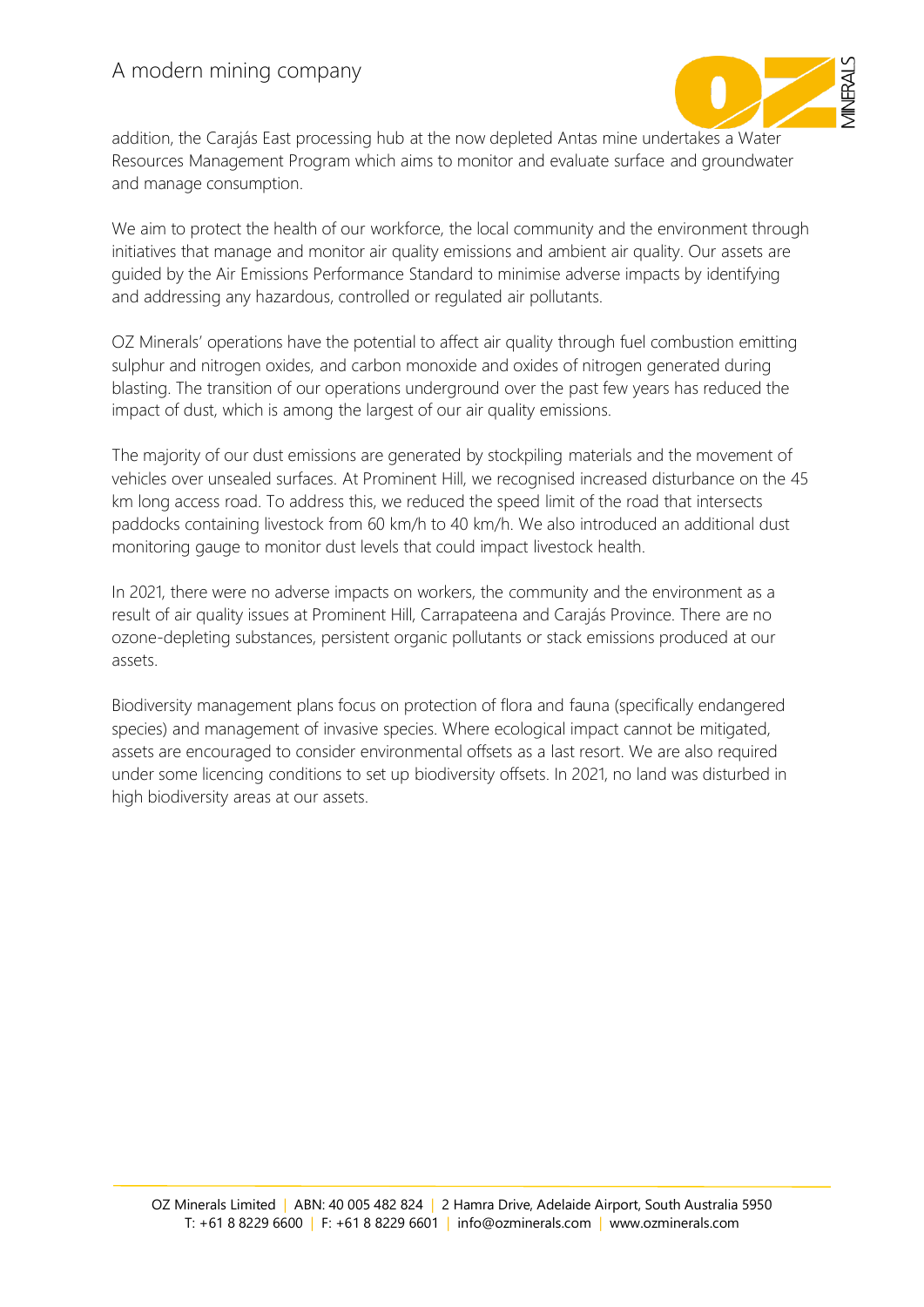

### Anti-corruption

*Policy Assessment & Goals*

OZ Minerals has assessed that it faces bribery and corruption risks arising from the geographic areas in which it operates and the nature of its business. OZ Minerals has zero tolerance for bribery or corruption in connection with its operations and activities, is committed to conducting its business fairly, honestly and transparently. As a result of this publicly stated commitment, OZ Minerals has adopted controls responsive to bribery and corruption risks in accordance with local and international regulations, including UN Convention against Corruption.

These controls include the development of an Anti-bribery and Corruption Process Standard, a Securities Trading Process Standard and a Continuous Disclosure Process Standard, supported by training. The purpose of these is to promote high ethical standards and full compliance with the anti-bribery and anti-corruption laws that apply to OZ Minerals' business in or outside of Australia. These include laws associated with insider trading.

Bribery and the other corrupt conduct are very serious offences. Any reported incidents are taken seriously, reviewed and thoroughly investigated. Depending on the circumstances, the incident may be referred to regulatory and law enforcement agencies. A breach of OZ Minerals' anticorruption procedures may be regarded as serious misconduct, leading to disciplinary action that may result in termination of employment. A breach of these procedures may also expose personnel and OZ Minerals to criminal and/or civil penalties, substantial fines, exclusion from tendering for government or private contracts, loss of business and reputational damage.

### *Implementation*

Our Anti-Bribery and Corruption material and Anti-Bribery and Corruption Process Standard aim to ensure that our Directors, officers, employees and contractors and agents understand, observe and comply with anti-bribery and anti-corruption laws and regulations. These materials outline conduct that is prohibited including in relation to bribery, facilitation payments, secret commissions, money laundering, gifts, entertainment and hospitality and political donations, together with the process for engaging third parties and our process for dealing with these matters. Material breaches of the Anti-Bribery and Corruption material are reported to the Board.

Our Securities Trading material and Process Standard prohibit Directors, employees, contractors and consultants (Personnel) from trading in the Company's securities if they are aware of any information that is not generally available to the market and, if it were, a reasonable person would expect it to have a material effect on the price or value of Company securities.

Our Securities Trading material includes our process for dealing with trading in our securities and establishes 'black out periods' during which Personnel and their related parties must not trade in the Company's securities. It also prevents Directors, executives and employees who participate in an equity incentive plan from entering into any hedging arrangements over unvested securities issued pursuant to the plan or while the securities are subject to a holding lock or other trading restriction. In addition, our Securities Trading material prevents participants in the Company's Long Term Incentive Plan, including the Executive Leadership Team and their related parties from entering into financial arrangements such as margin loans, stock lending or any other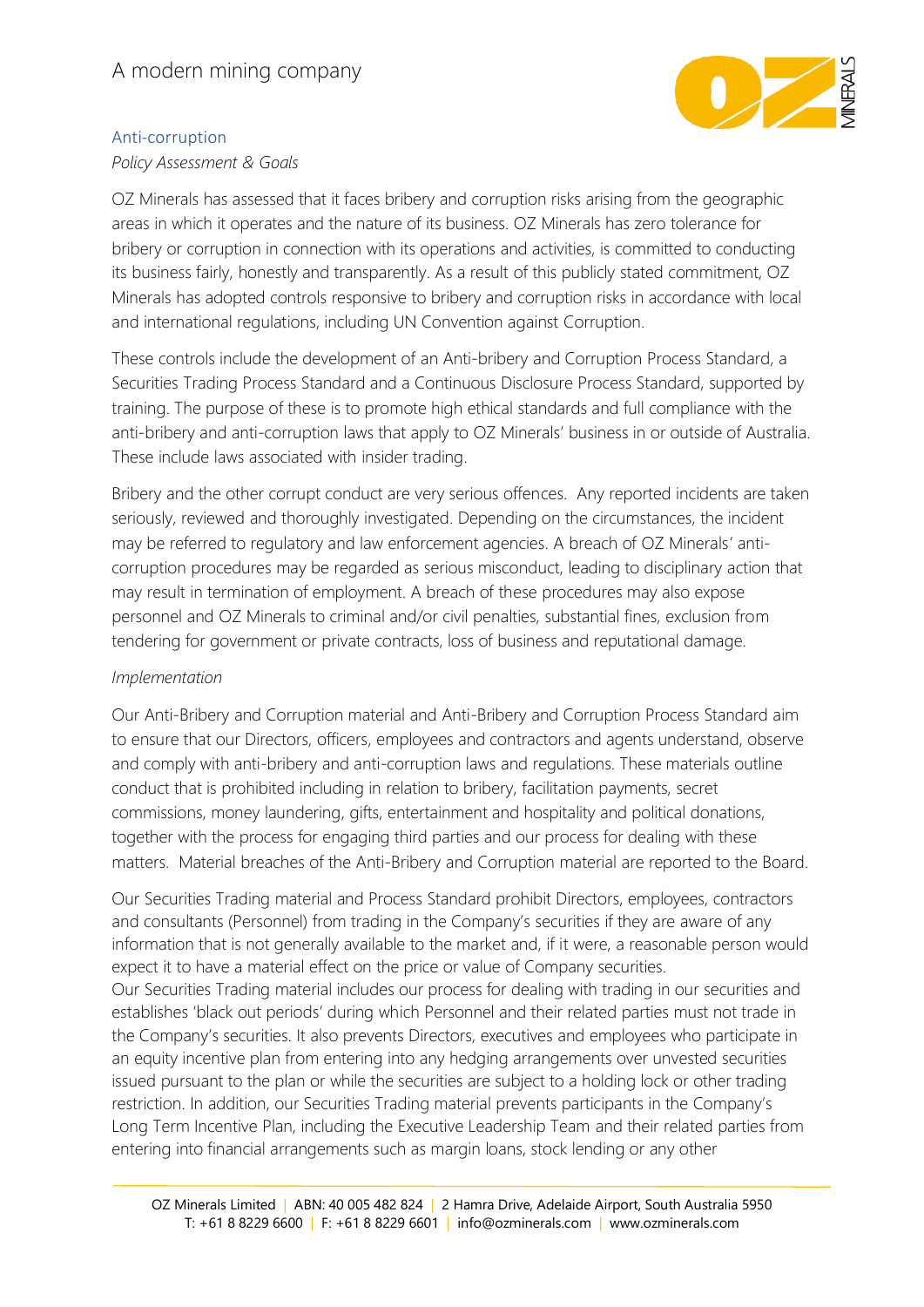

arrangements involving the Company's securities where a lender (or other third party) is granted a right to sell (or compel the sale of) all or part of an employee's Company securities.

OZ Minerals has also developed a process standard for Continuous Disclosure to ensure that the share market is kept fully informed of information that a reasonable person would expect to have a material effect on the price or value of its securities, and that all investors have equal and timely access to Material Information concerning the financial position, performance, ownership and governance of OZ Minerals.

OZ Minerals ensures that all Anti-Bribery and Corruption material is made publicly available as required in accordance with the law and best corporate governance practice. We also ensure all reported actual or suspected bribery and corruption breaches are investigated and referred to regulatory and law enforcement agencies as required. All Personnel must complete online and/or face-to -face training as directed by the Legal Department. The Legal Department keeps records of personnel that have received training on this Procedure. The training includes information on bribery, facilitation payments, secret commissions, money laundering, gifts/entertainment/ hospitality, and contractual control requirements.

All Corporate Function and Asset Leads must use the Gift and Entertainment Register, the Political Events Register and complete Due Diligence on third parties and ensure antibribery and corruption provisions are in contracts where required. They are also required to report actual or potential conflicts of interest in the Conflicts of Interest Register. Conflicts of Interest reported by more senior staff must be recorded in the register and reported to the CEO and Company Secretary or the Board of Directors.

The Finance Department must record all financial transactions accurately, completely and fairly in accordance with the OZ Minerals internal accounting controls. Books and records must record, in reasonable detail, the parties, payment arrangements and purpose of all transactions and disposition of assets. No accounts are to be kept 'off the books' for any reason.

### *Measured Outcomes*

OZ Minerals is sometimes subject to legal and regulatory investigations, reviews and other compliance queries from regulators and enforcement bodies. OZ Minerals is committed to ensuring that there are protections around 'speaking-up' in the workplace in order to encourage the reporting of potential misconduct. These include maintaining anonymity, where requested, for those reporting incidents of misconduct as well as the maintenance of confidentiality throughout the investigation.

Employees must immediately report any actual or suspected breaches of the anti-bribery and corruption procedure to their immediate supervisor, the Legal Department, the Managing Director and CEO, or anonymously via STOPline. OZ Minerals has appointed STOPline as the disclosure line to ensure best practice and the highest level of independence, impartiality and confidentiality in the receipt and management of concerns relating to unacceptable conduct.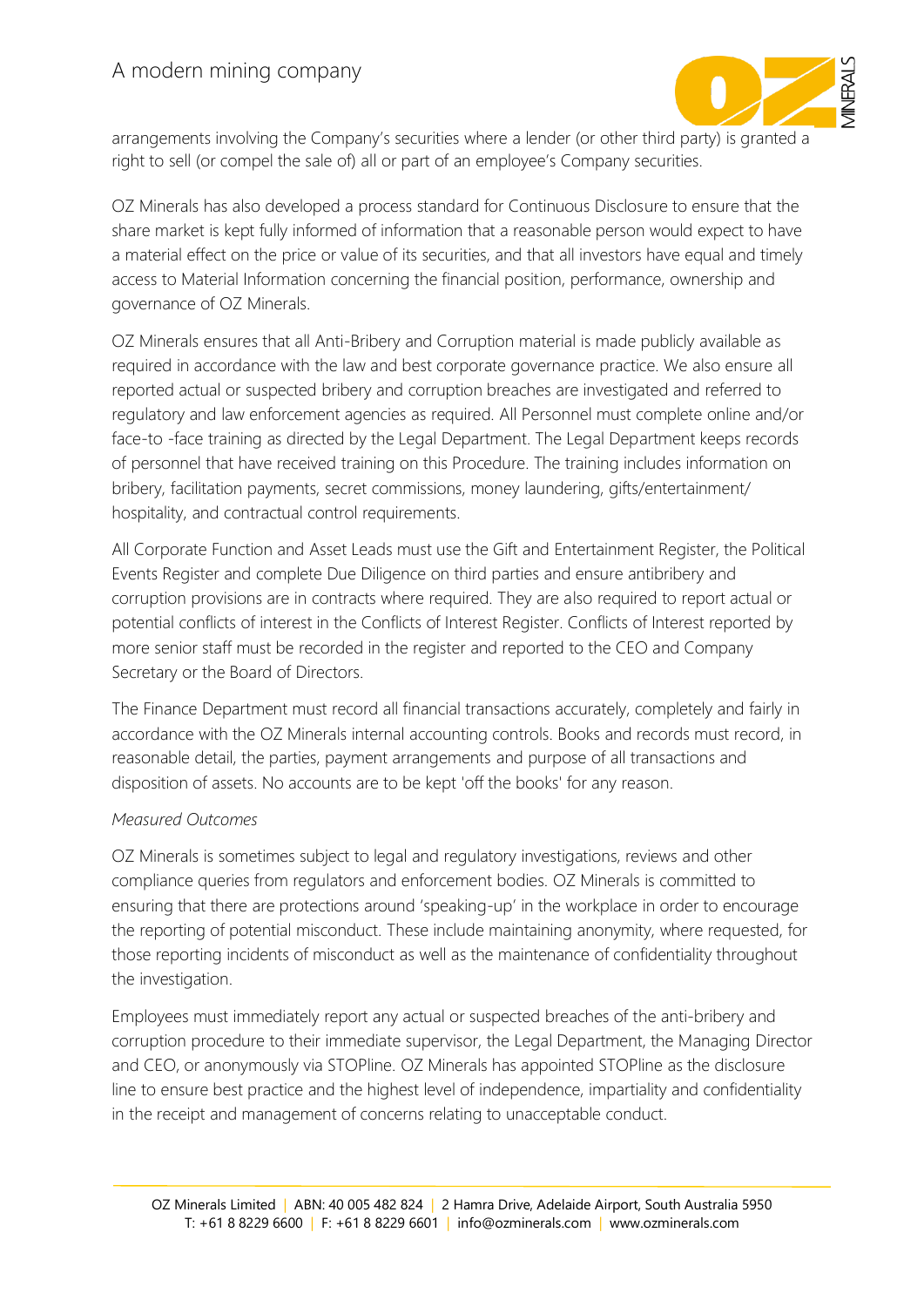

The Legal Department must investigate all reported actual or suspected breaches of this procedure promptly, respectfully and fairly.

In 2021 the legal department initiated one investigation relating to its assets. The police were not notified but the company has commenced civil proceedings.

Additionally the company is under an ongoing investigation by the Australian Federal Police related to OZ Minerals' former Cambodian operations in 2008.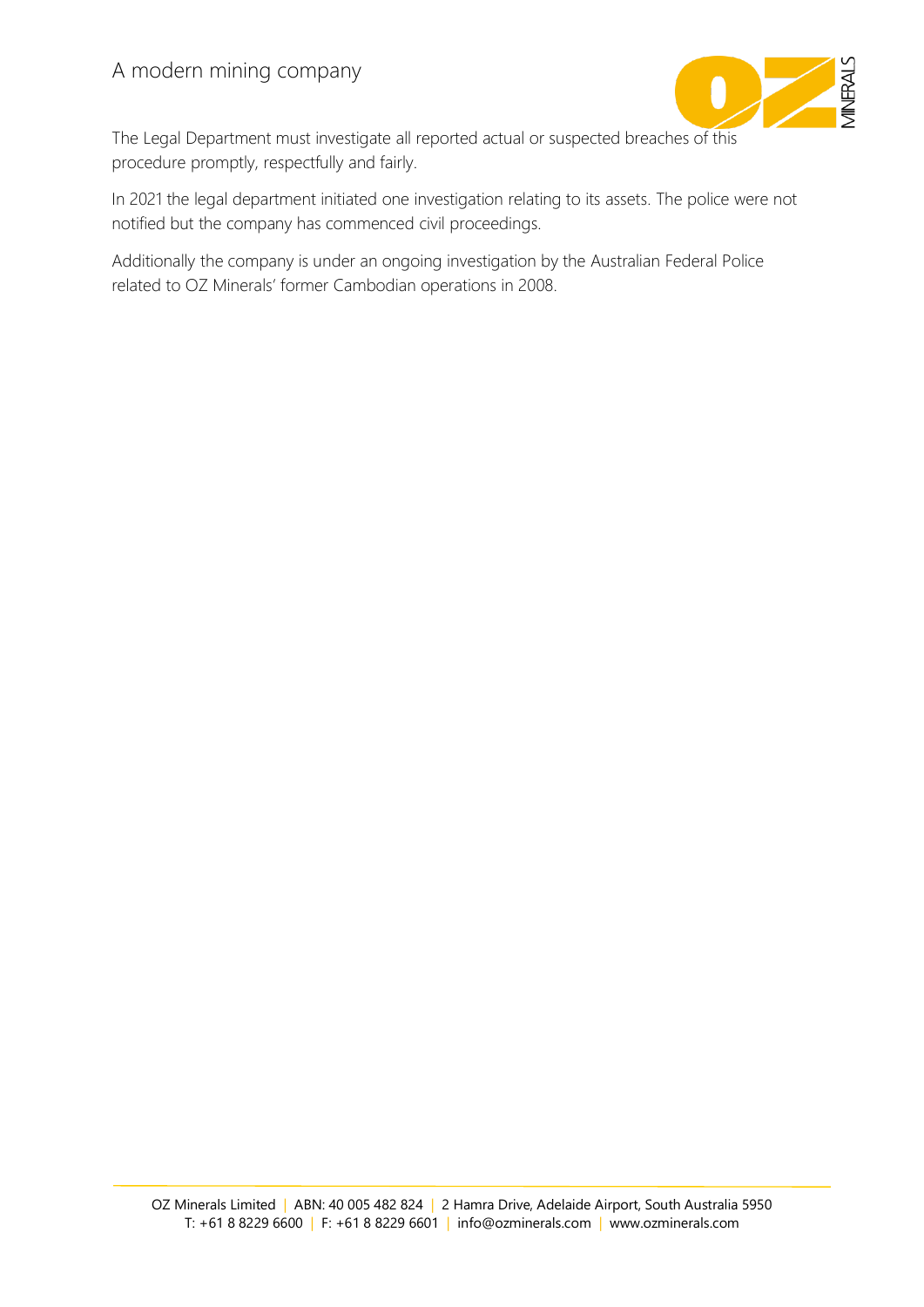

3. A measurement of outcomes (i.e., the degree to which targets/performance indicators were met, or other, qualitative or quantitative, measurements of results).

|                    | <b>Metrics</b>                    | <b>Performance criteria</b>                                                                | 2020                                        | 2021 |
|--------------------|-----------------------------------|--------------------------------------------------------------------------------------------|---------------------------------------------|------|
|                    | Share price and dividends         | Grow share price: measured relative to peer group                                          |                                             |      |
| <b>SHAREHOLDER</b> |                                   | Sustainable dividend: measured relative to OZL's dividend track record                     |                                             |      |
|                    | Bottom half of cost curve         | Measured relative to global copper producers                                               |                                             |      |
|                    | Reserve growth                    | Grow OZL's Reserves: measured relative to OZL's reserve at the end of previous year        |                                             |      |
|                    | Governance                        | Compliance with ASX's corporate governance principles and recommendations                  |                                             |      |
|                    | <b>Employment by jurisdiction</b> | Workforce - local / state / out of state / Indigenous and Land Connected Peoples           |                                             |      |
|                    | Tax and royalties                 | Income tax expense / royalties (total and Jurisdictions)                                   |                                             |      |
|                    | Capital Investment                | Capital Investment                                                                         |                                             |      |
|                    | <b>Emissions</b>                  | Scope 1 & 2 emissions per tCO <sub>2</sub> -e per t Cu Eq / Scope 1 & 2 absolute emissions |                                             |      |
| <b>GOVERNMENT</b>  | Energy                            | Renewable energy percentage                                                                |                                             |      |
|                    |                                   | Net energy intensity per t Cu eq                                                           |                                             |      |
|                    | Local content                     | Value spent with local suppliers through supply chains                                     |                                             |      |
|                    |                                   |                                                                                            |                                             |      |
|                    | Working with stakeholders         | Number and average duration for resolution of concerns, complaints and grievances          |                                             |      |
|                    |                                   | <b>Partnering Case Studies</b>                                                             |                                             |      |
|                    | Community engagement              | Social contribution (quantitative and qualitative)                                         |                                             |      |
| COMMUNITY          | Human rights                      | Modern Slavery Act Roadmap implementation and Number of incidents                          |                                             |      |
|                    | Cultural heritage                 | Unauthorised cultural heritage breaches / significant environmental and social incidents   |                                             |      |
|                    | Water                             | Water consumed per t Cu Eq / water withdrawal in areas of extreme water stress (%)         |                                             |      |
|                    | Waste                             | Non-mineral waste produced per t Cu Eq                                                     |                                             |      |
|                    | Land and biodiversity             | Area (ha) disturbed in high value biodiversity areas                                       |                                             |      |
|                    | Safety performance                | Total Recordable Injury Frequency Rate (TRIFR)                                             |                                             |      |
| EMPLOYEE           |                                   | Zero fatalities                                                                            |                                             |      |
|                    | Workforce engagement              | Employee Survey Results above industry benchmark                                           |                                             |      |
|                    | Inclusion                         | Inclusion maturity upward trend                                                            |                                             |      |
|                    | <b>Diversity</b>                  | Diversity of thought and demographic                                                       |                                             |      |
|                    | Net Promoter Score (NPS)          | First survey conducted in 2021                                                             | $\left(\begin{array}{c} \end{array}\right)$ |      |
|                    | On time payment                   | The proportion by number and value of invoices paid on time within payment terms           |                                             |      |
| <b>SUPPLIER</b>    | Supplier Value by jurisdiction    | OZ Minerals local, state, national, international and total spend                          |                                             |      |

OZ Minerals Limited | ABN: 40 005 482 824 | 2 Hamra Drive, Adelaide Airport, South Australia 5950 T: +61 8 8229 6600 | F: +61 8 8229 6601 | info@ozminerals.com | www.ozminerals.com